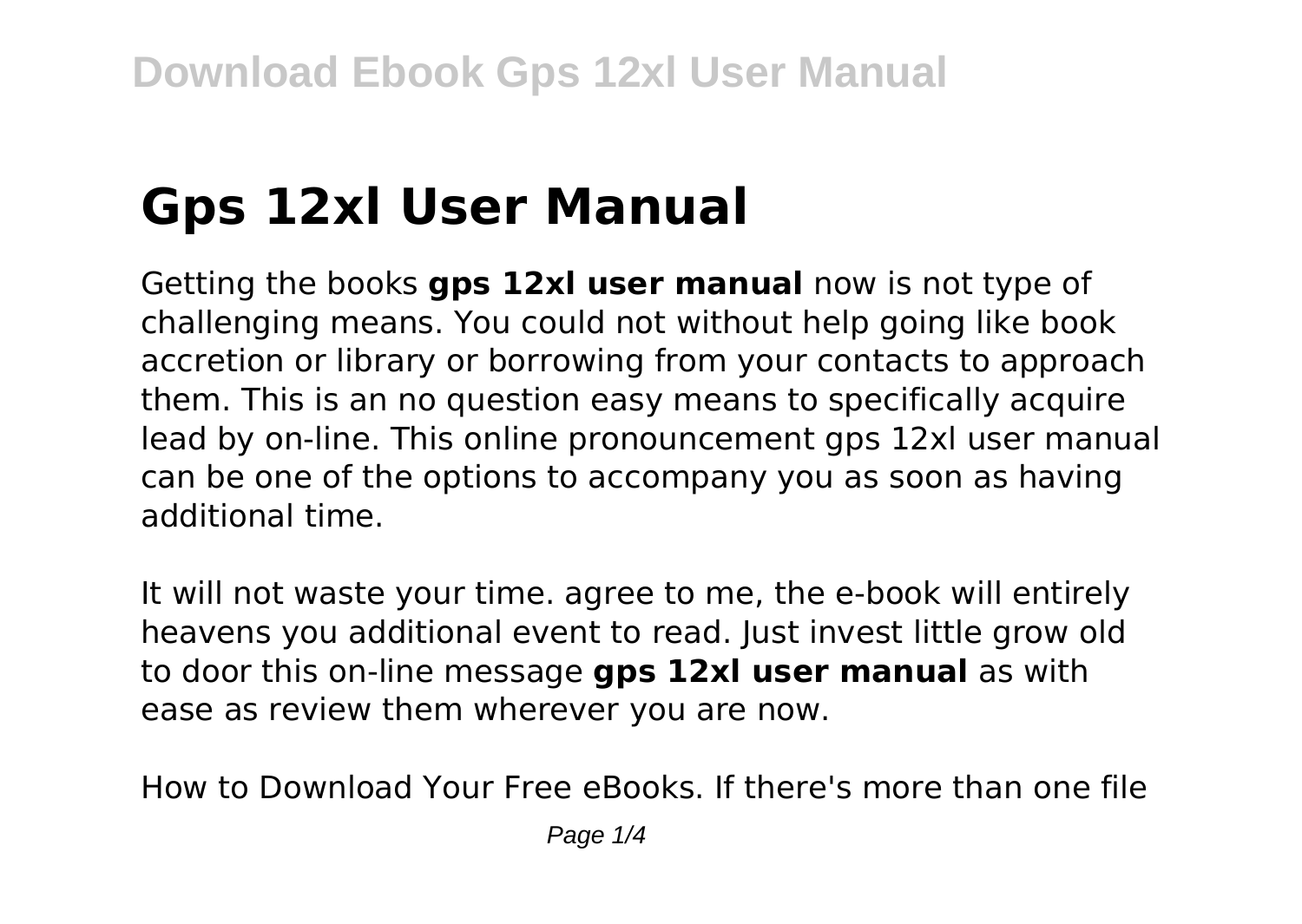type download available for the free ebook you want to read, select a file type from the list above that's compatible with your device or app.

#### **Gps 12xl User Manual**

Subaru's EJ208 engine was a 2.0-litre horizontally-opposed petrol engine with sequential turbochargers. In Australia, the EJ208 engine was introduced in the 2001 Subaru BE Liberty B4 which, with a manual transmission, produced peak outputs of 190 kW and 320 Nm. From 2002, the BE Liberty B4 was offered with an automatic transmission for which the EJ208 engine was detuned for 'smooth torque ...

#### **Subaru EJ208 Engine - australiancar.reviews**

tipped pcbn inserts in 55 degree diamond shape D for hard turning ferrous metals of cast iron and hardened steel, the cbn insert cutting edges are made with polycrystalline cubic boron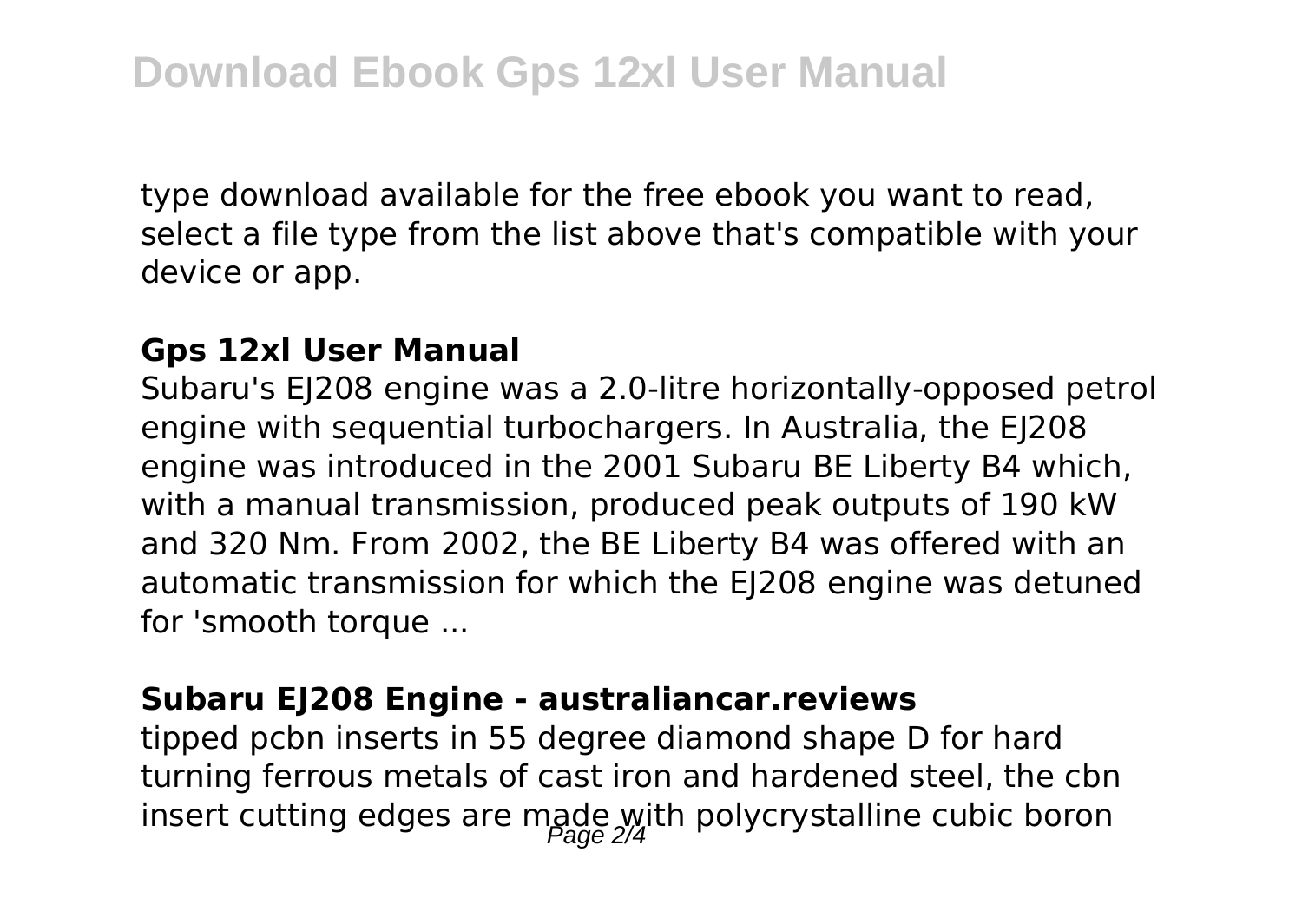nitride, indexable inserts with cbn tips are precision cutting tools, which are used in cnc fine finish machining and turning roller, bearing, pumps, automobile brake disk, aircraft jet engine.

### **tipped pcbn inserts in 55 degree diamond shape D for hard ...**

Subaru EE20 diesel engine; Model Engine Trans. Power Torque Years; Subaru Z1 BRZ: 2.0-litre petrol F4: 6sp man., 6sp auto 147kW at 7000rpm: 205Nm at 6400-6600rpm

#### **Subaru FA20D Engine - australiancar.reviews**

Research in the IDM is led by over 34 independent principal investigators in the basic, clinical and public health sciences, and has a strong translational focus. Grant and contract funding is sourced from the US National Institutes of Health, the Bill & Melinda Gates Foundation, The Wellcome Trust, EDCTP, the South African Medical Research Council, the National Research